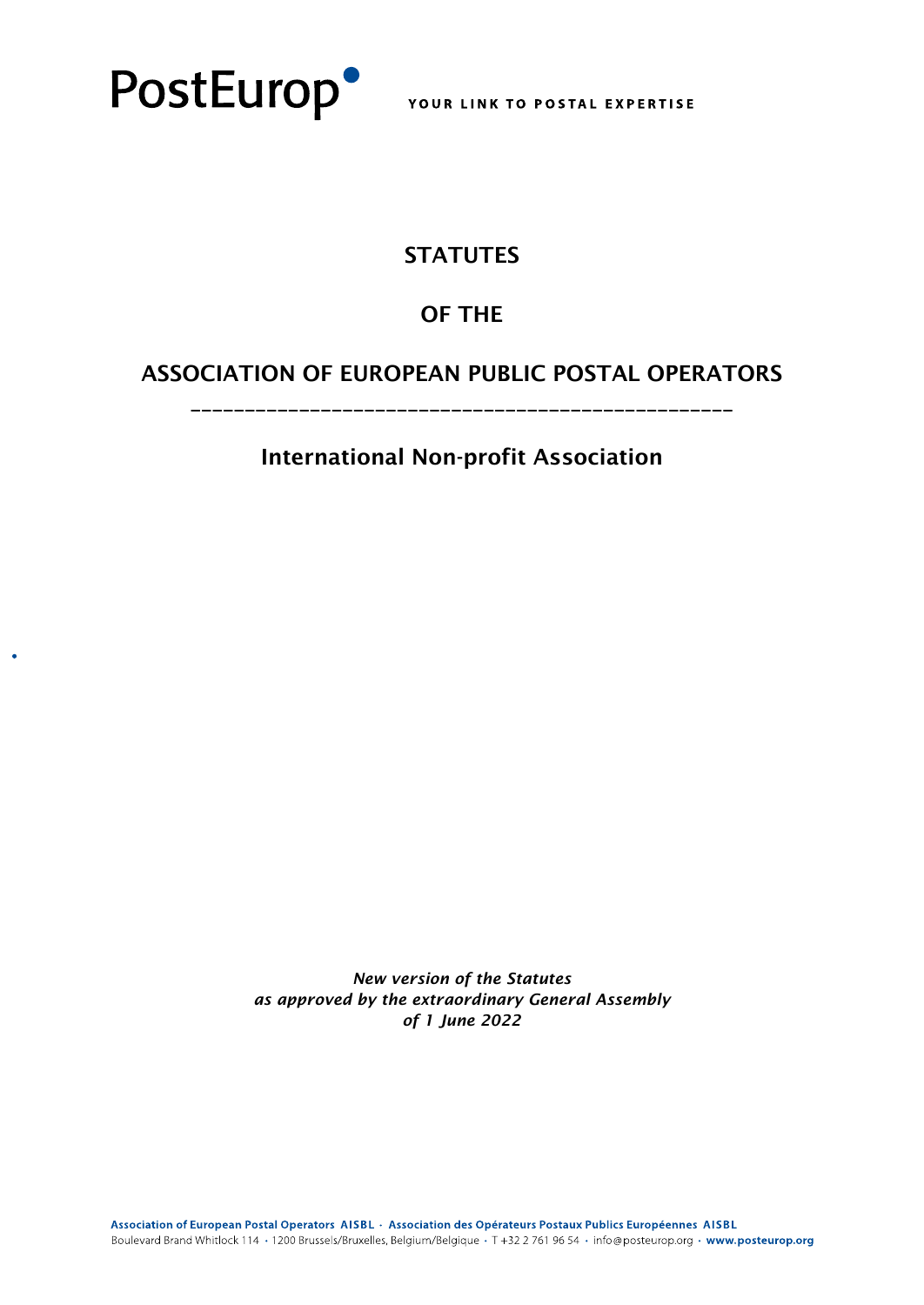### In the year nineteen hundred and ninety-three, on the twelfth of January, the Statutes of the European Public Postal Operators Association were signed in London by the following persons:

- 1) General Directorate of Posts, Telegraphs and Telephones, Albania having its offices at Myslym Shyri Street 42, TIRANA having its legal representative, Mr N. KALAJA, Director, sign the document
- 2) Deutsche Bundespost POSTDIENST, Germany having its offices at Robert-Schuman-Platz, Bad Godesberg, D-5300 BONN 1 having its legal representative, Mr U. DOERKEN, Head of the International Services and Postal Affairs Division, sign the document
- 3) General Directorate of Posts and Telegraphs, Austria having its offices at Postgasse 8, A-1011 VIENNA having its legal representative, Mr E. LAZNOVSKY, Ministerial Adviser, sign the document
- 4) La Poste, Belgium having its offices at Centre Monnaie, B-1000 BRUSSELS having its legal representative, Mr W. VAN KERCKHOVE, Managing Director, sign the document
- 5) Enterprise "Bulgarian Posts and Telecommunications" having its offices in 1000 SOFIA having its legal representative, Mr I. RADENKOV, President, sign the document
- 6) Department of Postal Services, Cyprus having its offices in NICOSIA having its legal representative, Mr G. CRASSIDES, International Relations Administrator, sign the document
- 7) Posts and Telecommunications, Croatia having its offices at Jurisiceva 13, 41000 ZAGREB having its legal representative, Mr B. SEVER, Deputy Director, sign the document
- 8) POSTVAESENET, Denmark having its offices at Bernstorffsgade 36, COPENHAGUEN V having its legal representative, Mr A. NIELSEN, Deputy Director General, sign the document
- 9) Autonomous organisation "Correos y Télégrafos", Spain having its offices at Calle Aduana 29, E-28070 MADRID having its legal representative, Mr J. DE FRUTOS, Director of International Affairs, sign the document
- 10) Posts and Telecommunications, Finland having its offices in SF-00561 HELSINKI having its legal representative, Mr A. SAVIAHO, President of Posts, sign the document
- 11) La Poste, France having its offices at 20, Avenue de Ségur, F-75700 PARIS having its legal representative, Mr F. MIGONE, General Inspector, International Posts, sign the document
- 12) Enterprise of Hungarian Post having its offices in 1540 BUDAPEST having its legal representative, Mr B. DOROS, Director General, sign the document
- 13) An Post, Ireland having its offices at O'Connell Street, DUBLIN 1 having its legal representative, Mr E. RYAN, General Manager, Letter Services, sign the document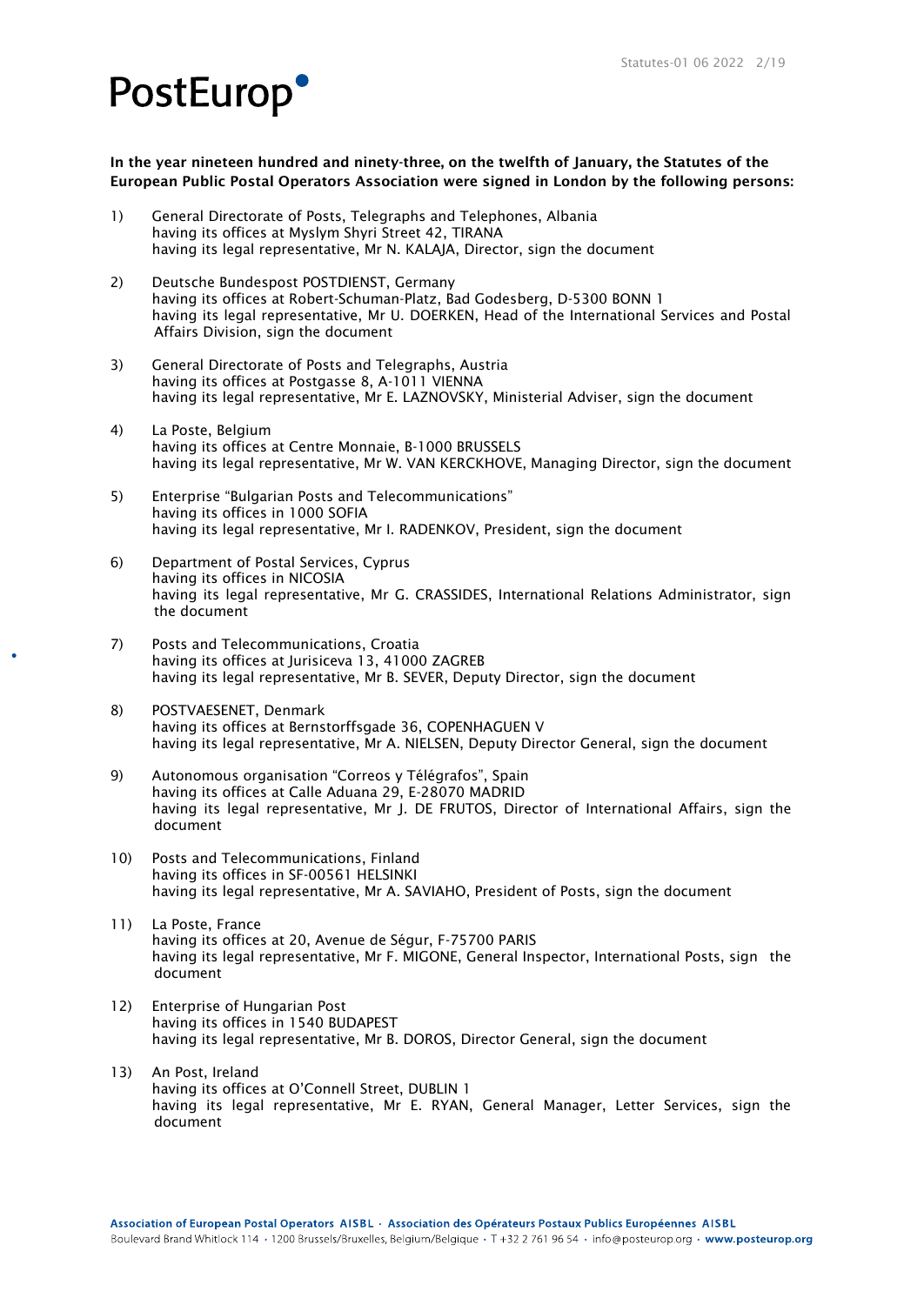- 14) Posts and Telecommunications, Iceland having its offices in IS-150 REYKJAVIK having its legal representative, Mr O. TOMASSON, Director General, sign the document
- 15) Administration of Posts and Telecommunications, Italy having its offices at Viale America 201, I-00144 ROME having its legal representative, Mr G. GALLI, Deputy Director General, Postal Services, sign the document
- 16) Government of the Principality of Liechtenstein having its offices in FL-9490 VADUZ having its legal representative, Mr H. HASSLER, Director of Postal Services, sign the document
- 17) Posts and Telecommunications, Luxembourg having its offices in L-2020 LUXEMBOURG having its legal representative, Mr P. KIHN, Director, sign the document
- 18) Postmaster General, Malta having its offices in VALLETTA having its legal representative, Mr E. FARRUGIA, acting Deputy Postmaster General, sign the document
- 19) Postal Enterprise, Norway having its offices in N-0107 OSLO 1 having its legal representative, Mr A. RENOLEN, Director of Postal Services, sign the document
- 20) PTT Post BV, The Netherlands having its offices in NL-2500 THE HAGUE having its legal representative, Mr P. DOBBENBERG, Managing Director, sign the document
- 21) Polish Post having its offices at Pl. Malachowskiego 2, 00940 WARSZAWA having its legal representative, Mr B. BORKOWSKI, Director of the Foreign Cooperation Bureau, sign the document
- 22) CTT Correios de Portugal having its offices at Rua Conde Redondo 79, P-1192 LISBOA CEDEX having its legal representative, Mr F.L. VIEGAS, Chairman of the Management Board, sign the document
- 23) « Posta Romana » State-owned company having its offices at 14, Bul. Libertatii, 70106 BURURESTI having its legal representative, Mr N. MAZGAREANU, Director General, sign the document
- 24) The Post Office, United Kingdom having its offices at Royal Mail House, 148 Old Street, GB-LONDON EC1V 9HO having its legal representative, Mr J. COTTON-BETTERIDGE, Director and General Manager, Royal Mail International, sign the document
- 25) Sweden Post having its offices in S-10500 STOCKHOLM having its legal representative, Mrs M. TIVEUS, Vice-President/Director, Sweden Posts International, sign the document
- 26) Swiss PTT Enterprise having its offices at Viktoriastrasse 21, CH-3030 BERNE having its legal representative, Mr F. ROETHLISBERGER, Head of the International Relations Section, sign the document.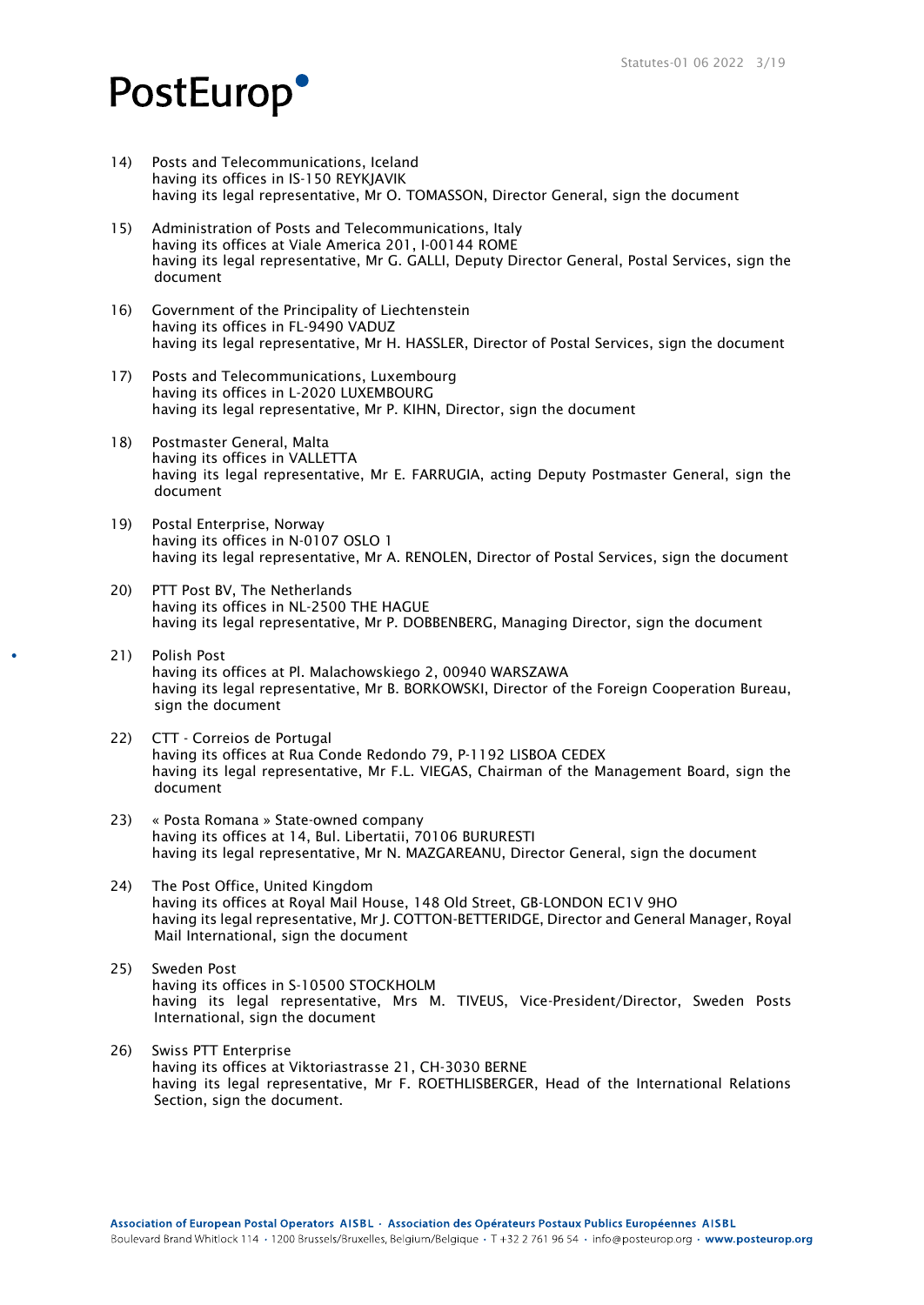### Article 1 Name and duration

In 1993, an international non-profit association with the name *Association of European Public Postal Operators (PostEurop)* has been formed.

This association is created for an indeterminate period.

In these Statutes, the term *Postal Operator* refers to Postal Operators officially designated by UPU member countries according to the UPU Convention.

### Article 2 Headquarters – Electronic mail - Website

The Association's Headquarters are currently located at 114 Boulevard Brand Whitlock, B -1200 BRUSSELS, situated in the Brussels Capital Region.

The Headquarters can be moved to any other place in Belgium by a simple decision of the Board of Directors, provided that the transfer, pursuant to the legal regulations on the use of official languages in Belgium, does not imply a change of language of the present statutes.

If the transfer of the Association's Headquarters, pursuant to the applicable linguistic regulations, does imply a change in language of the present statutes, only the General Assembly shall be competent to decide on the transfer of the Headquarters according to the quorum of attendance and the majority of votes referred to in the articles 15 and 16 of the present Statutes.

The official website of the Association is: *www.posteurop.org.* The official electronic mail (= e-mail) address of the Association is: *info@posteurop.org.* Any message from the Members, the directors and, if applicable, the statutory auditor to this address shall be considered to be valid.

The Board of Directors may modify the website and the e-mail address. The modification shall be communicated to the Members, the directors and, if applicable, to the statutory auditor by e-mail or another equivalent means of communication.

The Members can communicate at any time and the directors and, if applicable, the statutory auditor can communicate at the beginning of their mandate an e-mail address to the Association in order to communicate with it. Any communication to this e-mail address is deemed to be validly done. The Association may use this e-mail address until the moment that a Member or a director or, if applicable, the statutory auditor communicates another e-mail address or its wish not to communicate by e-mail anymore.

The Association communicates by ordinary courier of by fax, which shall be sent on the same day as the e-mails, with the Members or the directors and, if applicable, the statutory auditor, of whom it does not have an e-mail address.

### Article 3 Vision, Mission and Objectives

The Association's vision is: PostEurop is the link to postal expertise.

As a member driven association, through interaction and cooperation, PostEurop supports its Members throughout the evolving market and promotes their interests to relevant stakeholders.

Its mission is:

PostEurop brings added value to its Members by functioning as a platform for cooperation, communication, innovation and providing solutions matching its tasks and priorities.

It provides Members with interconnectivity, common development initiatives, sharing of best practices as well as facilitation and customised support upon request, taking into account the ultimate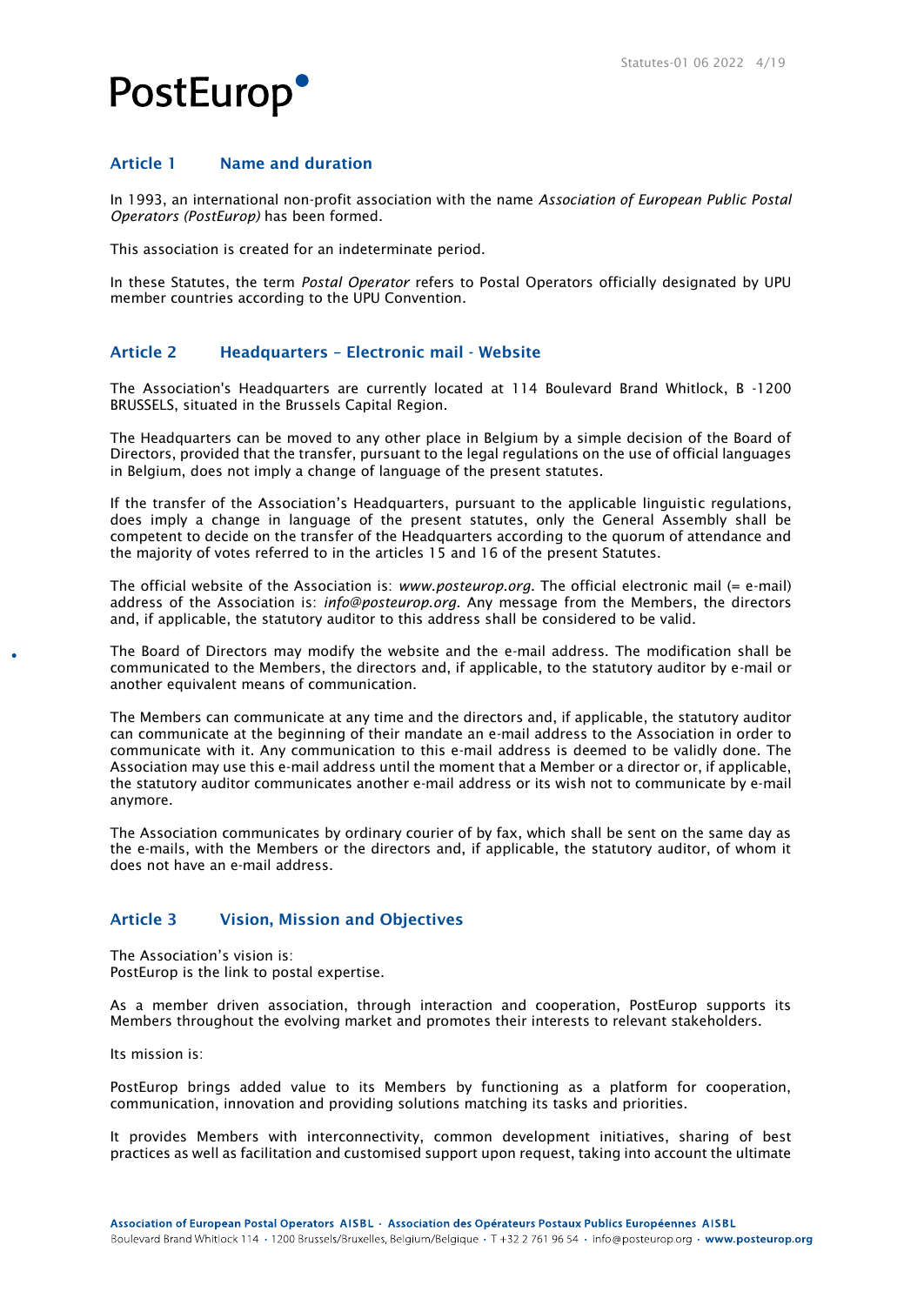customer's perspective and sustainable development aspects. PostEurop aims to be an effective platform of influence within the postal regulatory environment.

PostEurop is a Restricted Union of the UPU, and aims at being an influential voice by meeting the demands that are related to UPU matters.

PostEurop represents and supports its Members with external stakeholders where relevant and appropriate.

To implement the Vision and the Mission, the Association's is active mainly in the following areas and activities:

- EU regulatory environment;
- Relations with the Universal Postal Union and its Restricted Unions;
- Operations efficiency, quality of service, interconnectivity;
- Postal market developments;
- Corporate social responsibility.

### Article 4 Activities, Relations with international institutions and other organisations

To the extent required in order to reach its objectives, the Association shall maintain relations with other national or international associations and institutions of which it may also become a Member after decision by the Board of Directors. The General Assembly shall be informed.

The Association may, with the consent of involved Members, invite other organisations or experts to participate in specific activities.

The Association shall exercise its activities on the basis of these Statutes and the mandatory provisions of the regulations of the European Union (EU) and those of the Universal Postal Union (UPU) of which it is a *Restricted Union*.

### Article 5 Form of Association

The Association is an international non-profit association, governed by the Belgian Law of 23 March 2019, introducing the Companies and Associations Code and various regulations, published in the Annexes to the *Belgian State Gazette* of 4 April 2019, and its Royal Decrees of execution, as being modified.

### Article 6 Representation of the Members of the Association

The Association is authorised to present to third parties, on behalf of its Members, the common positions adopted on matters where the interests of Members are involved.

However, membership of the Association does not preclude Members from representing themselves with any organisation and in any area whatsoever. Members representing themselves are invited to inform the Board of Directors through the Headquarters and are invited to ensure that they do not weaken the official position(s) of the Association or hinder its action(s).

### Article 7 Admission and registration of Members

European Postal Operators of countries that fall within the definition of the European Territory (CEPT decision of Dresden 1993) and who provide universal service and have designation as postal operators to the UPU may become Members of this Association.

Applications for admission must be addressed to the Board of Directors that submits them to the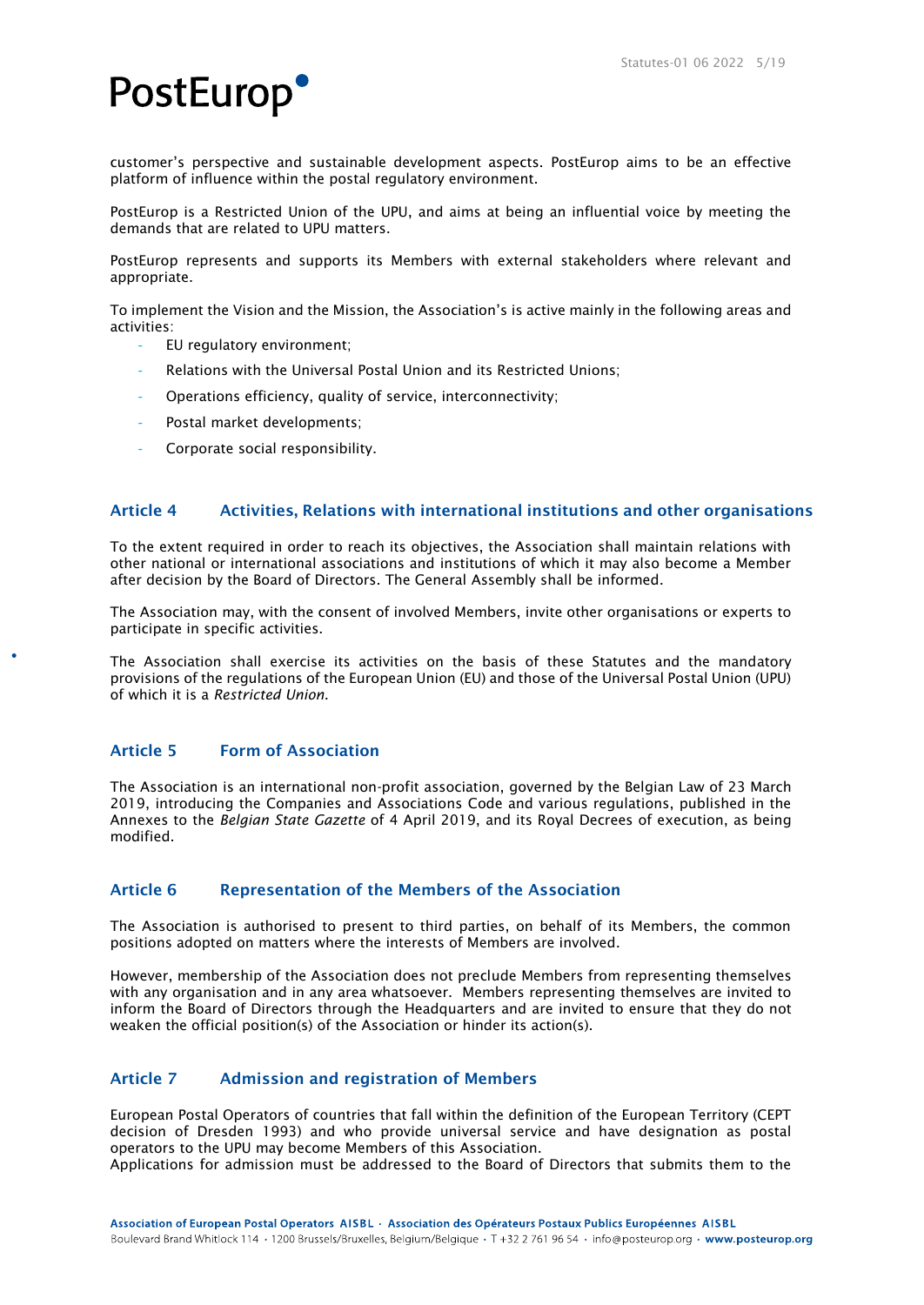

General Assembly for a decision.

An application for membership shall include information on the postal operator's corporate status and its business.

A Member is obliged to notify in the Latin alphabet its registered corporate name and any change thereto to Headquarters.

### Article 8 Resignation of a Member

Members have the right to resign from the Association by giving a six (6) months written notice via special means of communication (i.e. registered mail or any other means of written communication (including email) with acknowledgment of receipt (hereafter: "Special Means of Communication")), to the Board of Directors, which shall acknowledge it.

A Member is deemed resigning if the Member is in one of the following situations:

- **-** Voluntary/as of right/legal dissolution/liquidation;
- **-** Bankruptcy or is subject to insolvency proceedings of a similar nature under the laws of any jurisdiction:
- **-** Judicial administration/reorganisation;
- **-** Merger (only if the concerned Member is the acquired legal entity);
- **-** Transfer of an universality; and
- **-** Ceases to satisfy the definition of membership as set out in Article 7 of the present Statutes following a (partial) demerger or transfer of a branch of activity.

This resignation shall be effective upon a decision of the Board of Directors. A Member has the right to defend its position at (or in writing prior to) the meeting of the Board of Directors at which decisions are proposed in respect of the resignation of a Member which is in at least one of the situations described under the previous paragraph of the present Article. The decisions of the Board of Directors regarding the resignation of Members as referred to in the previous and current paragraph of the present Article are final, sovereign and the Board of Directors shall give reasons for its decisions.

A Member which has resigned and wishes to re-join the Association as a Member may be considered as an applicant to membership.

### Article 9 Suspension and exclusion of a Member

A Member (i) which ceases to satisfy the definition of membership as set out in Article 7 of the present Statutes, or (ii) which is not duly or timely or fully complying with the present Statutes, the internal regulations, if any, and/or any decision validly taken by the bodies of the Association, or (iii) which does not pay all its membership fees within the stated period, or (iv) which infringes the interests of the Association, or (v) which has substantially modified its activities, or (vi) whose continued membership would significantly harm the integrity, reputation and/or credibility of the Association , may be suspended from its membership rights (including voting rights) upon decision of the Board of Directors.

Before deciding to suspend the membership rights of a Member, the Board of Directors shall provide the concerned Member with the relevant details in writing via Special Means of Communication at least fifteen (15) calendar days in advance of the proposed suspension date. The concerned Member has then time to definitively remedy the consequences of the breach or breaches having led to the proposal of suspension of the concerned Member. The Board of Directors may decide to suspend the membership rights of a Member, provided that the concerned Member is convened at the meeting of the Board of Directors and has received the possibility to defend its position during the meeting of the Board of Directors and prior to the voting on the suspension. In case one of the Members of the Board of Directors is employed by or otherwise linked to the Member concerned by the procedure of suspension, this Member of the Board of Directors shall not participate in the deliberation of the Board of Directors regarding such decision or action, and also not to the relevant voting. The decisions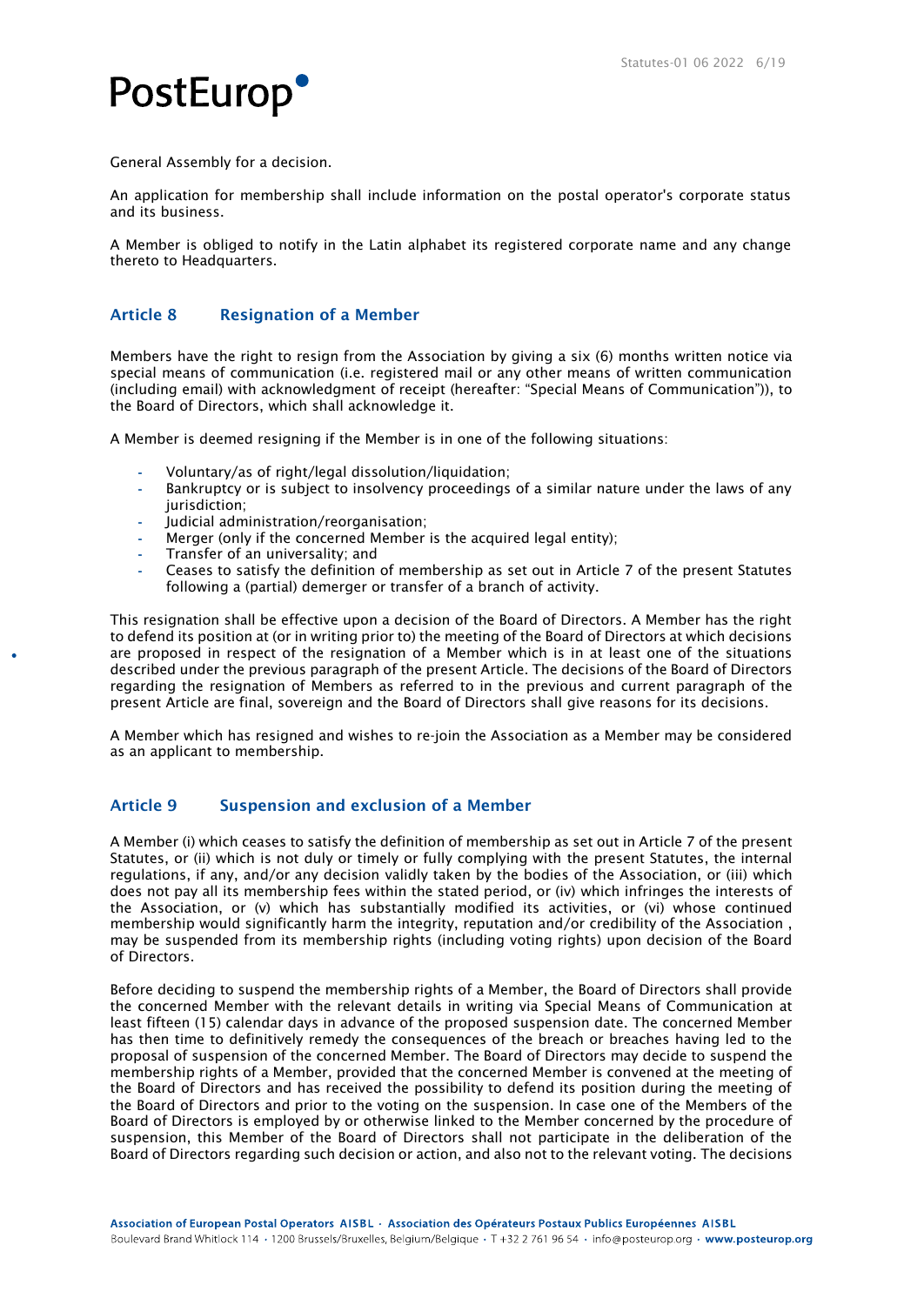of the Board of Directors regarding the suspension of a Member are final, sovereign and the Board of Directors shall give reasons for its decisions.

All membership rights (including voting rights) of the Member concerned by the abovementioned suspension procedure shall be suspended for a period of time, as decided by the Board of Directors and at the latest until the next meeting of the General Assembly which shall decide whether or not to reconduct the suspension and if so, for which period of time.

The General Assembly may decide to reconduct the suspension of a Member, provided that the concerned Member is convened at the meeting of the General Assembly and has received the possibility to defend its position during the meeting of the General Assembly and prior to the voting on reconducting the suspension. The Member concerned by the procedure of suspension shall not participate in the deliberation of the General Assembly regarding such decision or action, and also not to the relevant voting. The decisions of the General Assembly regarding the reconduction of the suspension of a Member are final, sovereign and the General Assembly shall give reasons for its decisions. The reconduction of the suspension of a Member shall take effect immediately at the end of the meeting of the General Assembly, unless otherwise provided by the General Assembly.

The maximum period of reconduction of the suspension of a Member is until the end of the next calendar year, and the suspension can be further reconducted by the General Assembly in accordance with the procedures and terms as set in this Article. Before the expiry of the suspension time, the suspension of a Member may also be revoked by the General Assembly, at its next meeting, without retroactive effect.

A Member (i) which ceases to satisfy the definition of membership as set out in Article 7 of the present Statutes, or (ii) which is not duly or timely or fully complying with the present Statutes, the internal regulations, if any, and/or any decision validly taken by the bodies of the Association, or (iii) which does not pay all its membership fees within the stated period, or (iv) which infringes the interests of the Association, or (v) which has substantially modified its activities, or (vi) whose continued membership would significantly harm the integrity, reputation and/or credibility of the Association, may also be excluded from membership, upon proposal of the Board of Directors and upon decision of the General Assembly.

Before recommending the exclusion of a Member to the General Assembly in accordance with the previous paragraph of the present Article, the Board of Directors shall provide the concerned Member with the relevant details in writing via Special Means of Communication at least fifteen (15) calendar days in advance of the proposed exclusion date. The concerned Member has then time to definitively remedy the consequences of the breach or breaches having led to the proposal of its exclusion. The Board of Directors may decide to propose the exclusion of a Member to the General Assembly, provided that the concerned Member is convened at the meeting of the Board of Directors and has received the possibility to defend its position during the meeting of the Board of Directors and prior to the voting on the proposal of exclusion. In case one of the Members of the Board of Directors is employed by or otherwise linked to the Member concerned by the procedure of exclusion, this Member of the Board of Directors shall not participate in the deliberation of the Board of Directors regarding such decision or action, and also not to the relevant voting. The decisions of the Board of Directors regarding the proposal of exclusion of a Member to the General Assembly are final, sovereign and the Board of Directors shall give reasons for its decisions.

Upon recommendation from the Board of Directors, the General Assembly may decide to exclude a Member, provided that the concerned Member is convened at the meeting of the General Assembly and has received the possibility to defend its position during the meeting of the General Assembly and prior to the voting on the exclusion. The Member concerned by the procedure of exclusion shall not participate in the deliberation of the General Assembly regarding such decision or action, and also not to the relevant voting. The decisions of the General Assembly regarding the exclusion of a Member are final, sovereign and the General Assembly shall give reasons for its decisions. The exclusion of a Member shall take effect immediately at the end of the meeting of the General Assembly, unless otherwise provided by the General Assembly.

All membership rights (including voting rights) of the Member concerned by the abovementioned exclusion procedure shall be suspended during the entire procedure: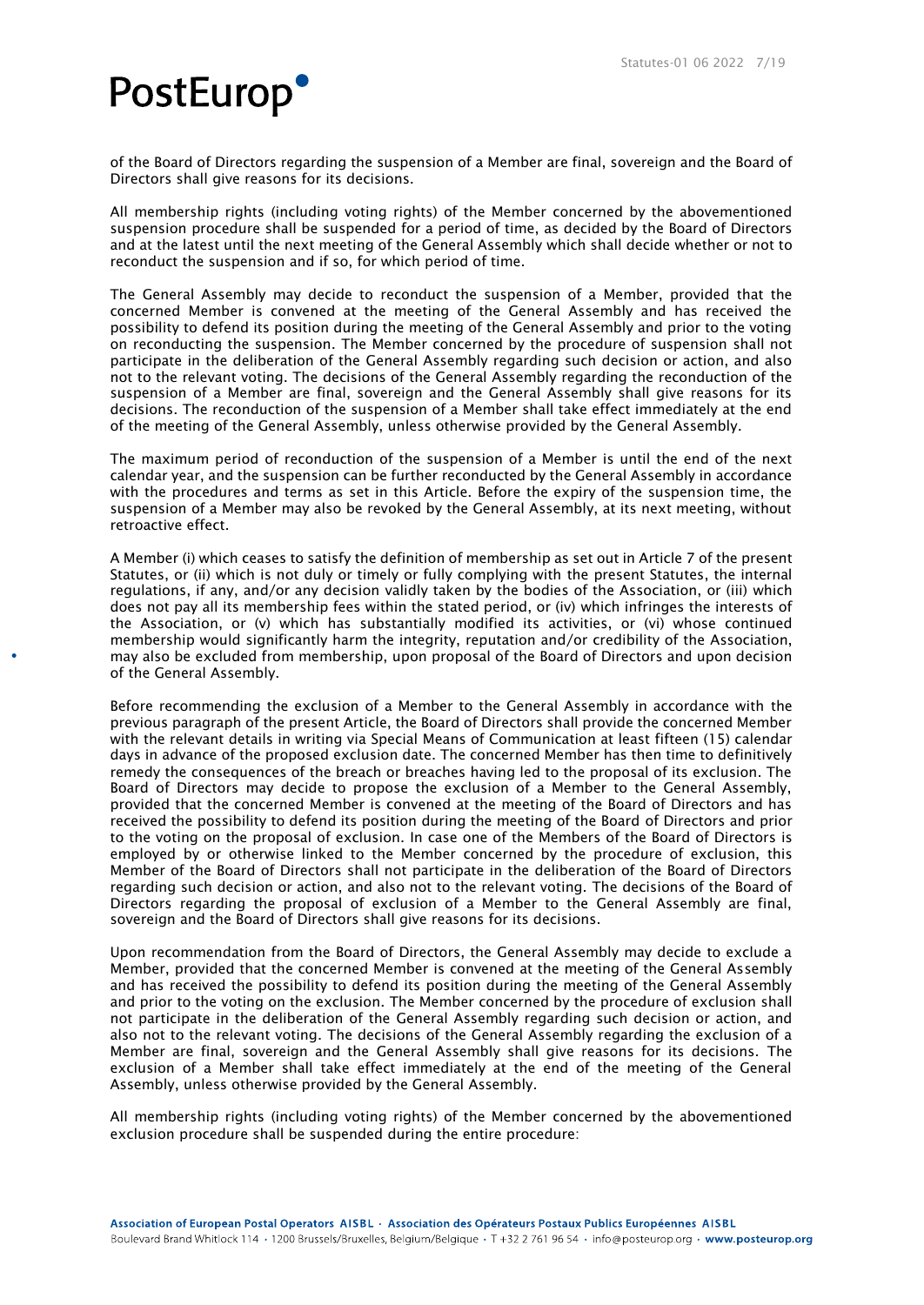- **-** Until the decision of the Board of Directors not to propose the exclusion of the concerned Member to the General Assembly; or
- **-** If the Board of Directors decides to propose the exclusion of the concerned Member to the General Assembly, until the decision of the General Assembly.

Any proposal aiming to exclude a Member or reconduct a decision of the Board of Directors to suspend the membership rights of a Member or revoke the suspension of the membership rights of a Member before the expiry of the suspension time, shall be approved by a voting majority of (i) at least two thirds of the Members of the Association present or represented at the General Assembly and (ii) at least two thirds of the votes of all the Association Members provided that at least two thirds of all the Association Members are present or represented (i.e. presence quorum).

A Member which has been excluded from the Association and wishes to re-join the Association as a Member may be considered as an applicant to membership.

### Article 10 Financial liability of a former Member

A Member which, in whatever way and for whatever reason, ceases to be a Member shall (i) remain liable for its obligations towards the Association, including for the payment of the membership fees for the financial year during which notice is given, (ii) have no claims for compensation on the Association or for its assets, (iii) forthwith cease to hold itself out as a Member in any manner, and (iv) upon decision of the Secretary General, promptly deliver to the Association all material, equipment, software, and documents, in written, electronic or magnetic form, in its possession that have been provided by the Association.

### Article 11 Bodies

The bodies of the Association are the General Assembly, which is the supreme body, the Board of Directors, Headquarters, Committees, Circles and Transversals.

### Article 12 Member participation and organisation of the General Assembly

All the Members are entitled to attend the General Assembly.

A Member may be represented by another Member. A Member shall not hold proxies for more than two other Members. The Member to be represented by another Member shall inform Headquarters in writing or via e-mail before the official opening of the General Assembly.

Each General Assembly shall be convened jointly by the Chairperson and the Secretary General in writing or via e-mail. The Assembly shall be chaired by a representative of the host Member unless otherwise agreed by the Board of Directors.

The date and place of the General Assembly shall be set by the host Member in agreement with the Board of Directors.

An Ordinary General Assembly is called once a year.

An Extraordinary General Assembly is called without delay after a decision of the Board of Directors or at the written request or via e-mail of two thirds of the Members of the Association.

### Article 13 Invitation to the General Assembly - Notice to convene

A notice to convene the General Assembly shall be sent in writing or via e-mail to the Members at least thirty calendar days before the meeting. The notice to convene the General Assembly shall indicate the date, time and place of the meeting and shall include an agenda.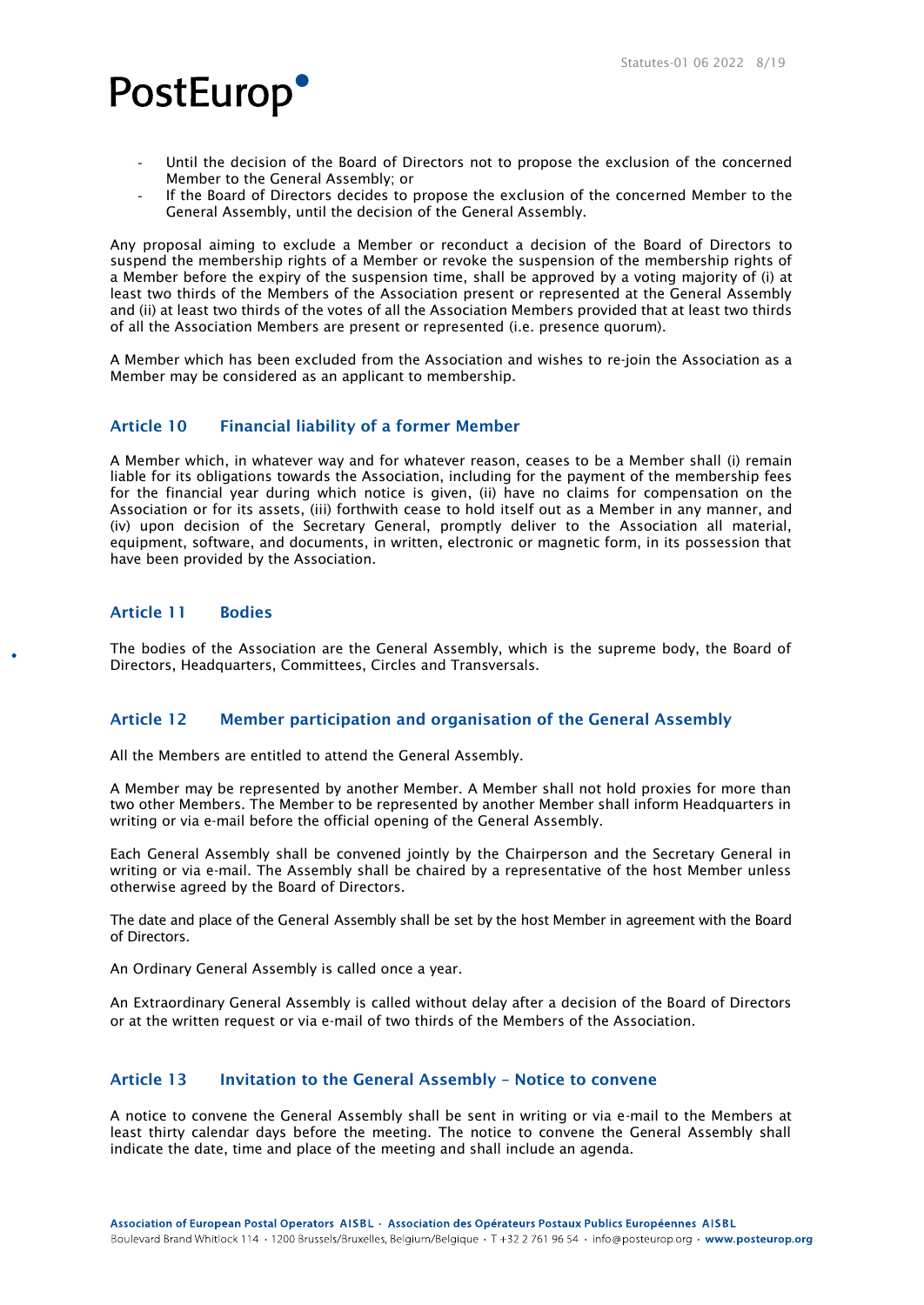A participation form (physical or online) for the meeting prepared by Headquarters shall be sent with the notice to convene. The participation form shall be returned by all Members.

The documentation relating to the General Assembly agenda shall be dispatched to the membership with a minimum of delay and at least ten calendar days prior to the meeting.

Any notice to convene the General Assembly to be send to a Member pursuant to the Statutes shall be in writing or via e-mail.

The Association shall send all notices to convene the General Assembly to a Member by mail, or email at its registered address or such other address as the Member may have notified to Headquarters for such a purpose.

A notice to convene the General Assembly shall be deemed to be given upon the expiry of ninety-six hours after it was sent.

In extraordinary cases, and by way of exception, the Chairperson and the Secretary General of the Association may jointly decide to organize a virtual meeting of the General Assembly, by telephone or by video conference (only being held by a virtual meeting), at which all Members need to participate by means of electronic communication, provided to them by the Association. These means of electronic communication need to allow (i) the Association to verify the empowerment and identity of all Members, and (ii) all Members to participate directly, simultaneously and continuously to the discussions during the meeting and to exercise their right to vote on all items on which the meeting has to make a decision.

### Article 14 Powers of the General Assembly

The General Assembly is competent to exercise any power and take any decision so as to achieve the objectives of the Association. As such the competences of the General Assembly include but are not limited to:

- **-** define the general policy of the Association;
- **-** approve the Strategy and Business Plan;
- **-** the transfer of the Headquarters in case, pursuant to the applicable linguistic regulations, this implies a change in language of the Statutes;
- admit a Member, in accordance with Article 7 of the Statutes;
- exclude a Member, upon proposal of the Board of Directors, in accordance with Article 9 of the Statutes;
- reconduct a decision of the Board of Directors to suspend the membership rights of a Member, in accordance with Article 9 of the Statutes;
- revoke the suspension of the membership rights of a Member, in accordance with Article 9 of the Statutes;
- **-** nominate and dismiss members of the Board of Directors;
- **-** appoint the Member responsible for organising the next General Assembly;
- **-** amend and approve the present Statutes and Internal Regulations of the Association; the last version of the Internal Regulations has been approved by the General Assembly on 6 October 2021.
- **-** approve the annual accounts, the annual report and the budget and to set the Member specific units of contribution;
- **-** grant discharge to the members of the Board of Directors;
- **-** appoint or revoke one or more auditors for the Association and determine his/her or their remuneration;
- **-** grant discharge to the auditor(s) in respect of his/her or their mandate;
- **-** wind-up the Association, assign the net assets of the Association in case of a wind-up, and to appoint one or more liquidator(s);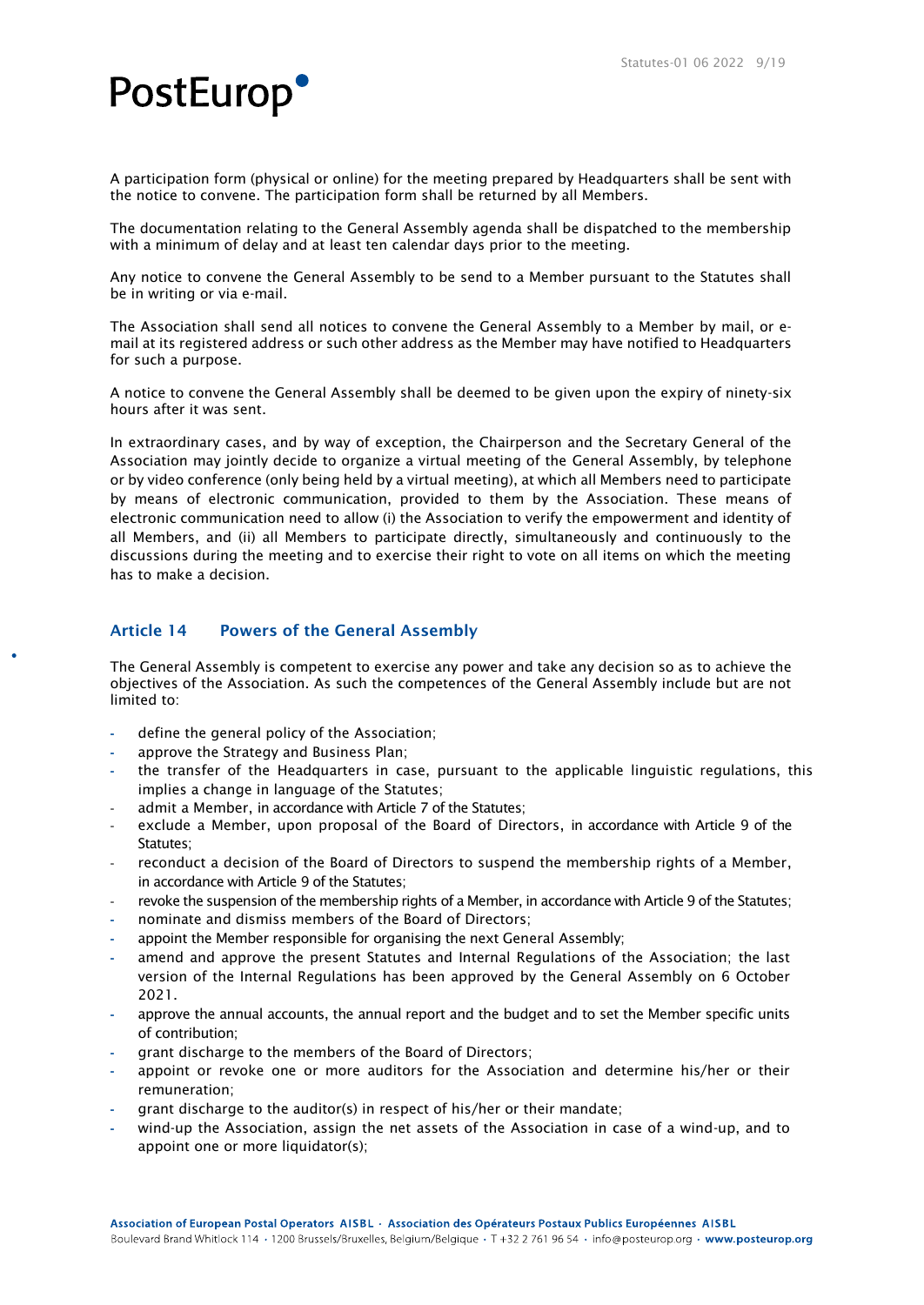**-** restructure or transform the Association pursuant to any procedure foreseen in Book 13 and 14 of the Companies and Associations Code.

The General Assembly may act as a forum for conferences or presentations by experts on subjects proposed by the Board of Directors or Members.

Members are entitled not to implement a decision taken during the General Assembly that is contrary to their national legislation. Where this is the case, the Member shall notify the Board of Directors. The decisions of the General Assembly must comply with the European Union regulations.

During General Assemblies, Members shall respect and follow the guidelines on conduct of activities as laid down in the Competition Compliance Programme of the Association.

### Article 15 Presence quorum for the General Assembly

The quorum required at the General Assembly is two thirds of the Members of the Association authorised to vote, whether they are present or represented by a Member holding a duly granted proxy.

If there is no quorum within one hour from the time appointed for the meeting, another General Assembly is called with the same agenda. At this General Assembly, fifty percent of the membership must be present or represented.

For the admission or the exclusion of a Member, the decision to reconduct a decision of the Board of Directors to suspend the membership rights of a Member or the revocation of the suspension of the membership rights of a Member, the winding-up of the Association or the amendment of the Statutes, at least two thirds of the Members authorised to vote must be present or represented.

### Article 16 Voting and decision making at the General Assembly

A proposal submitted to consensus is adopted if no Member objects to it by raise of hand.

During the General Assembly, voting takes place according to a weighted system, each Member having as many votes as the number of units of contribution allocated to it according to Article 17 of the Internal Regulations.

By derogation of the above:

- **-** the voting for the election of the Board of Directors takes place according to a mixed system of weighted and un-weighted voting as specified in article 21 of the present Statutes*;*
- **-** the voting for the amendment of the Statutes or the winding-up of the Association takes place according to a double voting majority as specified in article 19 of the present Statutes;
- **-** the voting for the exclusion of a Member or the reconduction of a decision of the Board of Directors to suspend the membership rights of a Member, or to revoke the suspension of the membership rights of a Member, takes place according to a double voting majority as specified in article 9 of the present Statutes.

An abstention, blank or spoilt ballot paper shall not invalidate the voting and shall not be counted.

Unless the General Assembly decides otherwise, upon a proposal from the Board of Directors, a Member shall not have the right to vote or to issue a negative statement on a consensus matter at any General Assembly, unless all accounts payable in respect of its financial contribution have been received by Headquarters within one month of the due date.

A vote shall be secret if at least two Members so wish. The exclusion of a Member or the election for renewing the Board of Directors shall always take place with a secret vote.

When secret voting is applied, the *Chairperson of the Board of Directors* nominates scrutineers and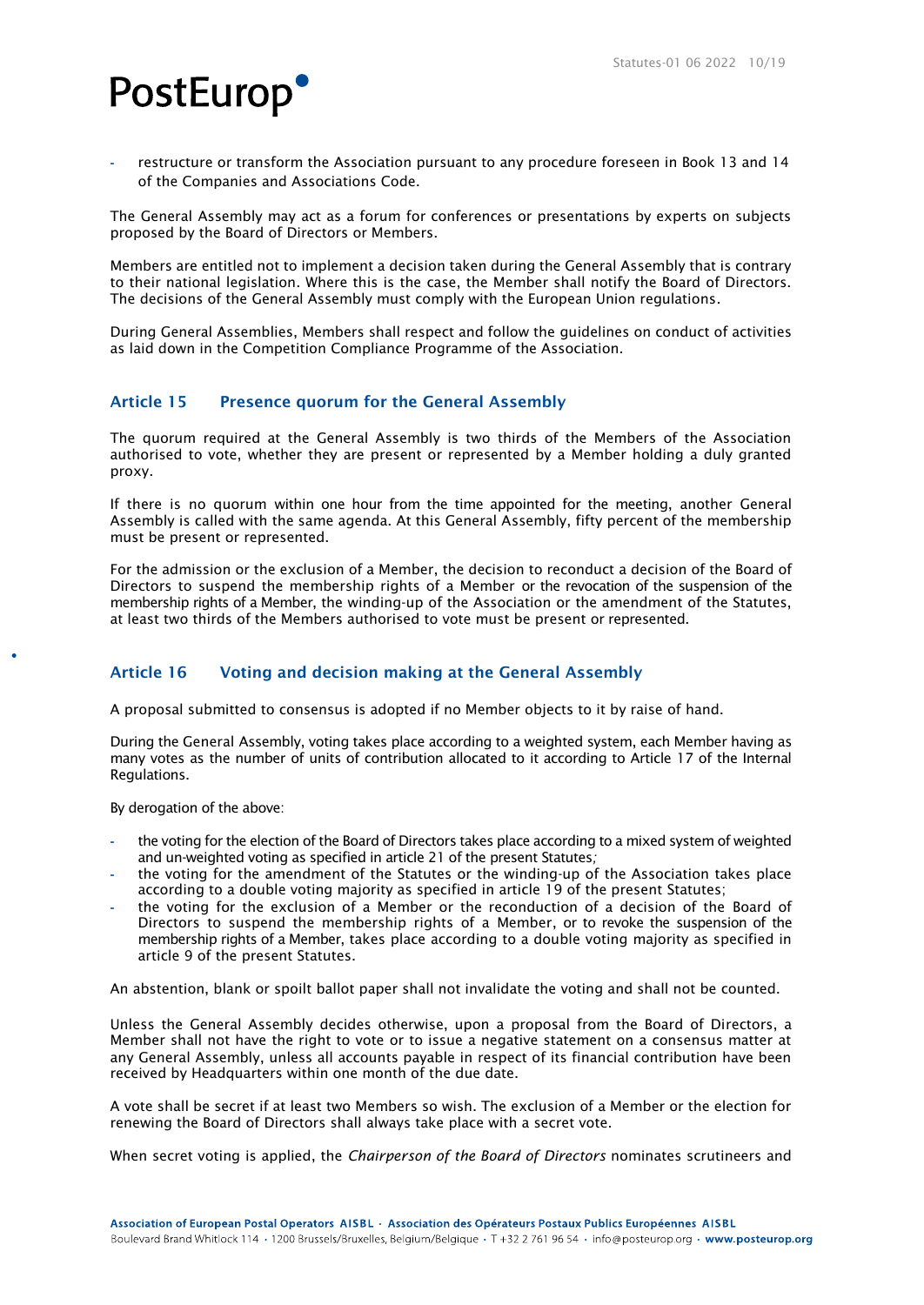

settles the voting conditions and procedures. The voting forms indicating the number of votes each Member is entitled to are then distributed to Members present at the meeting. After filling in the forms, Members are invited by the Secretary General, in alphabetical order of the Member countries, to put their forms in the ballot box.

When a General Assembly is organized by a virtual meeting, in conformity with article 13 of the present Statutes, the Members participating in the General Assembly are, in view of the quorum and majority conditions, deemed to be present at the place where the General Assembly is held.

### Article 17 Voting by correspondence

In exceptional and urgent cases the Board of Directors may decide to conduct a vote by correspondence or to make a decision by written procedure. In such cases the written notice shall include the full text of the proposal and desired decision.

The vote by correspondence shall be accompanied by an explanatory note sent to all Members.

A Member shall have one month from the date of dispatch of the notice to notify the Board of Directors in writing or via e-mail whether or not it approves the text of the proposal. A vote or the written or electronic statements received by Headquarters after such a period shall not be counted. The Board of Directors shall ensure the confidentiality of voting.

Headquarters shall inform all Members of the result without delay, but no later than 5 working days after the results are known.

The vote by correspondence shall be formally ratified by the General Assembly during its meeting that follows the vote.

### Article 18 Minutes of Statutory Meetings

The proceedings and decisions of the General Assembly are recorded in the meeting minutes and shall include the date, time and place of the meeting, the names of the Members present or represented, the names of the individuals present, the agenda, relevant discussions, the proposals considered, and - as appropriate - results of the voting.

The proceedings of the Board of Directors meetings shall be recorded as action points and decisions, which shall include the date, time and place of the meeting, the names of the individuals present, details of any proposals considered, and – as appropriate – results of the voting.

For General Assemblies and Board of Directors meetings the following applies:

- **-** Voice recordings of meetings may be made to assist the work of Headquarters. Such recordings shall be kept confidential and shall be destroyed once the relevant minutes have been approved.
- **-** Members who wish their statements to be recorded in the minutes shall provide a written or electronic statement to Headquarters. Headquarters shall include all such statements in a single annex appended to the minutes.
- **-** The minutes shall be written by Headquarters within one month of the meeting. The minutes shall be provisionally endorsed by the Chairperson of the meeting and forwarded for distribution in English and French to all Members concerned within six weeks. Objections to the minutes and proposals for amendments must be made in writing or via e-mail within four weeks after the date of distribution of the minutes. If objections are made, the Board of Directors decides on the procedure for approval of the minutes.
- **-** Headquarters shall ensure that all minutes and any annexes thereto are filed for reference. These minutes are available to Members without any time limit and are kept in a register at PostEurop Headquarters.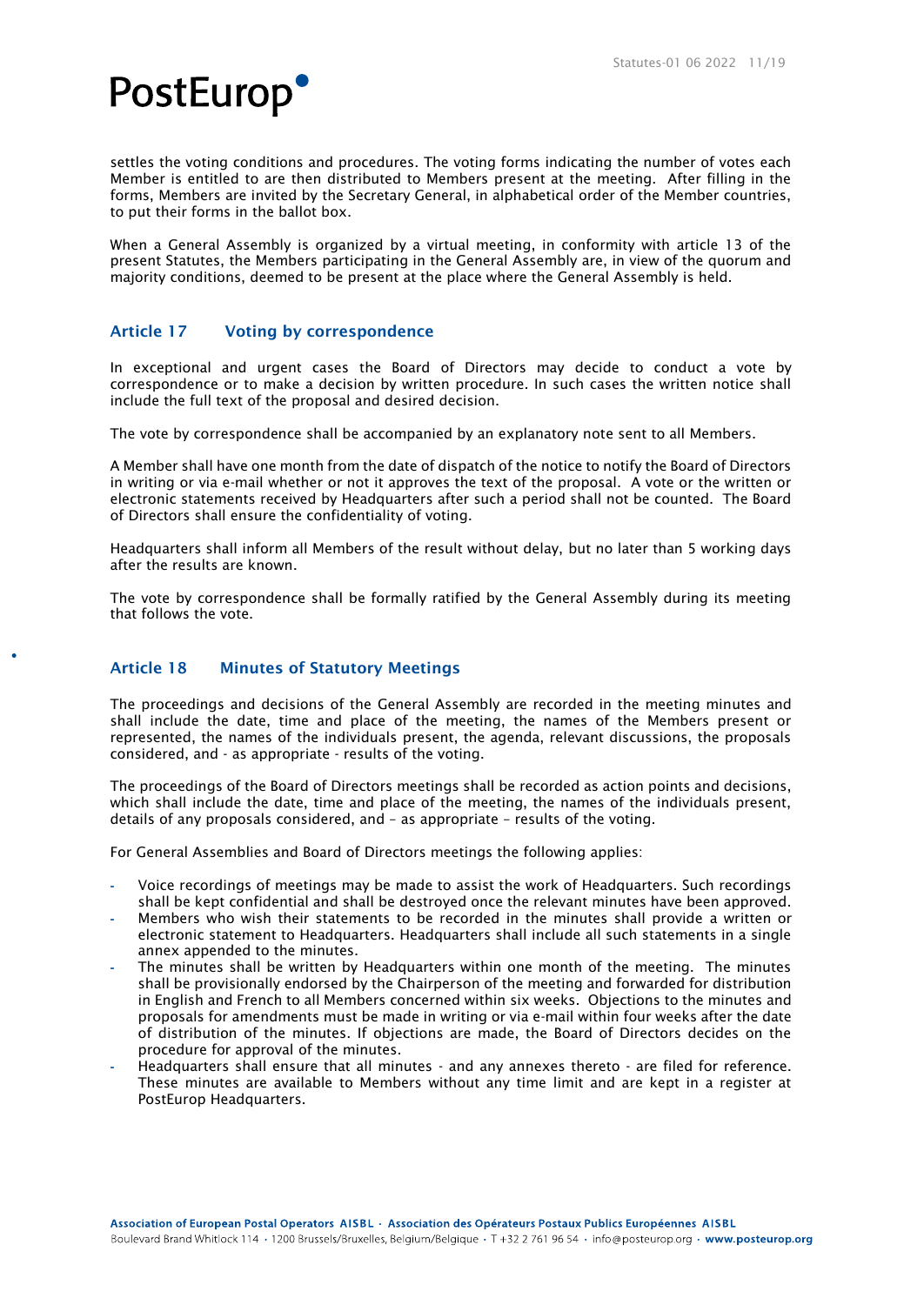### Article 19 Amendment of the Statutes – Winding-up of the Association

Any proposal aiming to amend the Statutes or wind up the Association must be approved by at least two thirds of the Members of the Association present or represented at the General Assembly and two thirds of the votes of all the Association Members provided that at least two thirds of all the Association Members are present or represented.

The Board of Directors must ensure that the Members have at least one month to consider such a proposal, prior to its consideration by the General Assembly.

Amendments to the Statutes will only be effective after the legal conditions on international nonprofit associations have been satisfied.

As the General Assembly is concerned, the decisions of which need to be noticed by a notarized deed, it shall be sufficient that only one Member, duly authorized, physically attends the meeting in the presence of the notary public or any other person, designated by a physical or virtual General Assembly, held or organised pursuant to the Statutes, having a power of attorney.

When the General Assembly decides to wind up the Association, it:

- **-** determines the conditions for the winding-up;
- **-** appoints the liquidator and defines his/her powers.

The legal entity to which the remaining net assets will be attributed after winding-up shall be nonprofit-making and have an objective similar to the one of the Association.

### Article 20 Organisation of the Board of Directors

The Board of Directors is made up of eleven members, elected by the General Assembly for a period of three years, starting at the beginning of the calendar year following the election. This mandate of three years is renewable.

The Members of the Board of Directors must be experienced executives employed by Members of the Association.

The status of a Member of the Board of Directors is a personal one. A Member of the Board of Directors may be represented by any other Member of the Board of Directors. However, a Member of the Board of Directors may only represent one other Member of the Board of Directors.

The quorum required in the Board of Directors meeting is six members present or represented. Voting shall take place in analogy with article 23 of the present Statutes.

The Board of Directors may assign specific roles to Members of the Board of Directors according to the different strategic fields of activity of the Association.

Each Member of the Board of Directors may resign at any time by notifying his/her resignation to the Board of Directors in writing or via e-mail.

A Member of the Board of Directors can also be revoked at any time by the General Assembly by a decision taken by a majority of two third of the Members present or represented and when at least two third of all the Members of the Association are present or represented.

If a Member of the Board of Directors leaves the Association before the end of his/her term, either by resignation, or by revocation of the mandate, a new member, who meets the conditions referred to in the Statutes, shall immediately be elected by the General Assembly for the rest of the term.

### Article 21 Election of the Board of Directors

Terms and procedure: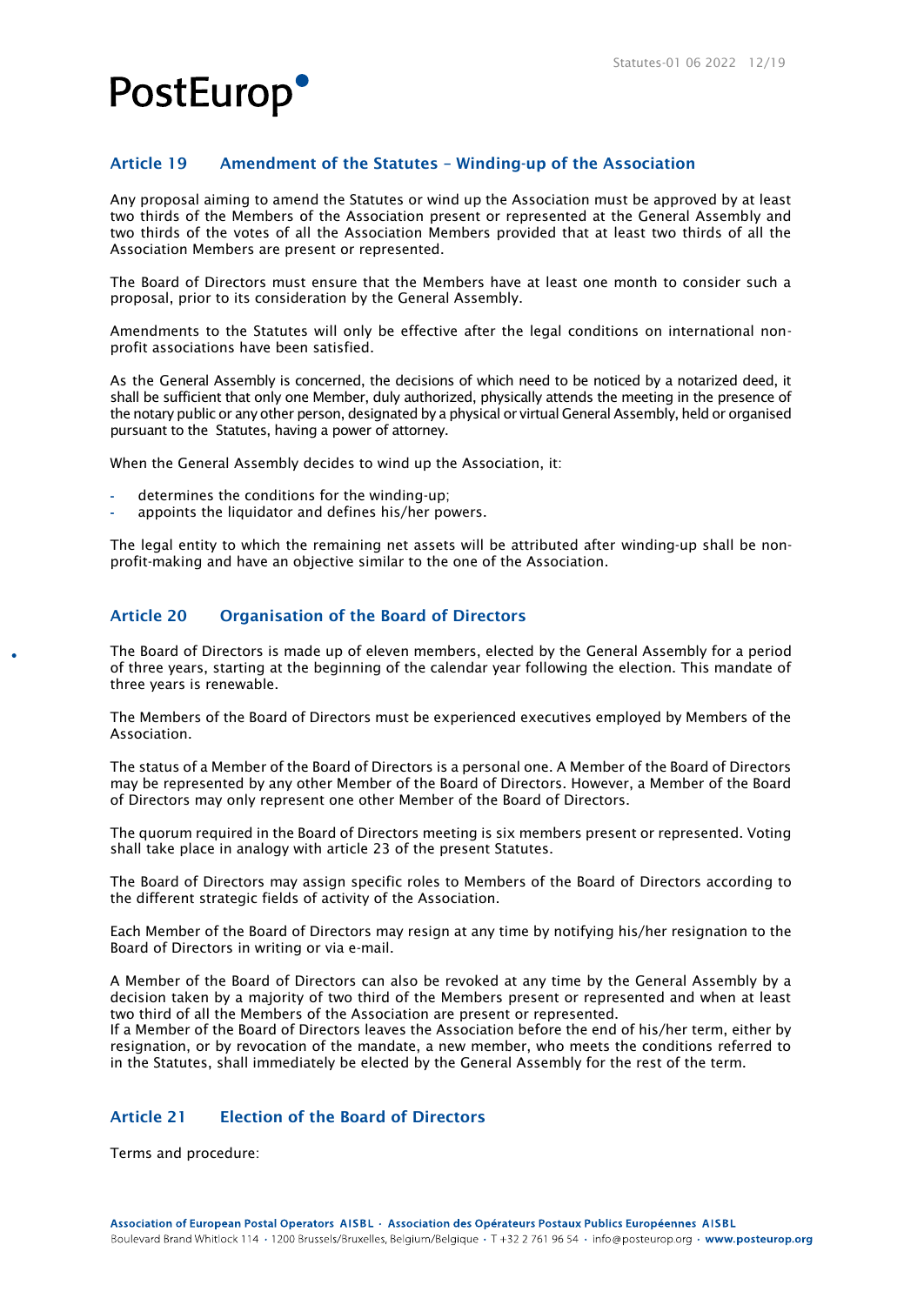All Members who wish to put forward a candidate for a seat on the Board of Directors to be elected by the General Assembly shall notify Headquarters one month before the General Assembly meeting in question.

The election of the eleven members of the Board of Directors shall take place in the following order and manner:

- In the *first phase*, the names of the candidates shall be put on the lists that correspond to the groups of operators mentioned in article 21 of the Statutes. Each group shall elect the member(s) from this group by voting for names on the list corresponding to their group. The number of names voted for shall not exceed the number of seats available for the group. During this phase of election, the Members shall have a weighted vote as determined in accordance with article 16 of the Statutes and article 17 of the Internal Regulations.
- In the *second phase*, the candidates who are not elected for the reserved seats shall then be put together on one list and all Member operators present or represented shall elect the member for the remaining seat on the Board of Directors. During this phase of the election, all Members shall have one equal vote in accordance with article 21 of the Statutes.
- A *third phase* shall take place in the event that:
	- not enough candidates be put forward by the Members to take the total number of seats to eleven, no later than thirty days before the General Assembly. In this case, the Secretary General shall have the task of appealing again for candidates to all Members in order to assure that all the seats be allocated. Members will have a further fifteen days for putting forward a candidate. Such new candidates shall be collated on a list and all Member operators present or represented at the General Assembly shall elect the member(s) for the seat(s) not taken in the first two phases.
	- $\circ$  not enough candidates be put forward with respect to the seats reserved to one or more of the groups of Members. The seats not taken in the first phase of election shall become available for the members not elected in the first two phases and to be elected by the whole General Assembly in accordance with article 21 of the Statutes.
- During this third phase, all Members shall have one equal vote.

The candidates with the highest number of votes in each panel shall be declared elected. In case candidates receive the same number of votes, a second vote shall take place to decide which one of these candidates shall be elected.

The Members of the new Board of Directors shall meet as soon as possible after the election to elect a Chairperson and a Vice-Chairperson.

#### Distribution of seats:

The election shall take place according to the following distribution of seats, subject to the condition that it is not allowed to have two (or more) Members of the Board of Directors employed by the same Member:

- Six seats are reserved for Members within the European Union (EU) and the European Economic Area (EEA).
- Three seats are reserved for Members not within the European Union (EU) and not within the European Economic Area (EEA).
- One seat is reserved for the Members in the 5 units and under contribution classes.
- Each of these ten Members of the Board of Directors is elected by the group of countries concerned.
- All candidates have to choose in which group they stand for election and all Members that could fall in two groups have to choose in which group they cast their vote. The latter step has to be taken upon request of the Headquarters and to be finalised before launching the call for candidatures.
- The remaining eleventh Member of the Board of Directors is then elected by the whole General Assembly.
- The Members of the Board of Directors elect one of their number to the post of Chairperson and another to the post of Vice-Chairperson. The terms of office of these posts end with the renewal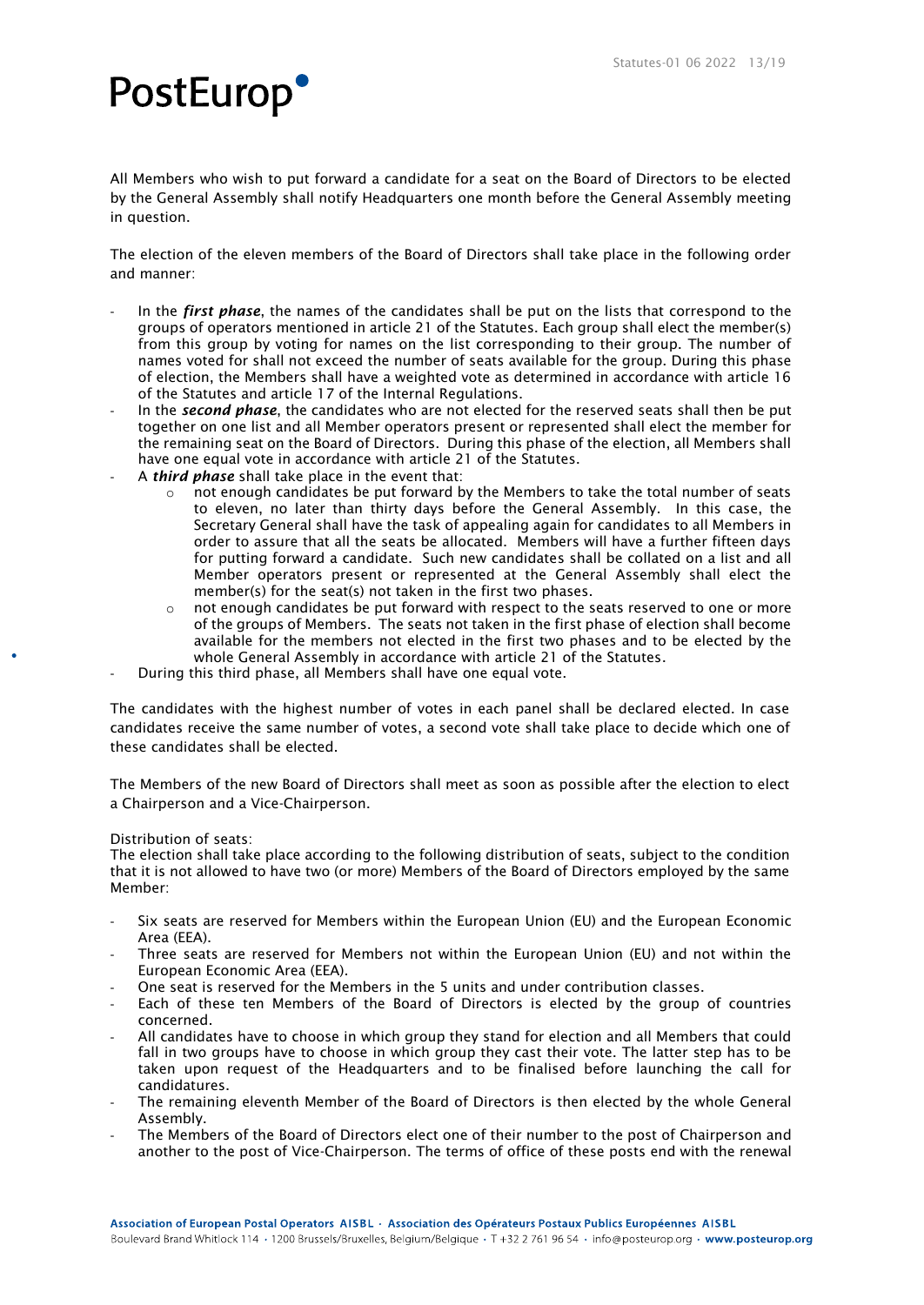

of the Board of Directors and can be renewed twice for further periods of three years, and for a third and final time in extraordinary cases.

### Article 22 Competence and responsibilities of the Board of Directors

The Board of Directors:

- meets at least four times a year, preferably at the beginning of each quarter. A Board of Directors meeting shall be called by giving not less than fifteen days' notice. Headquarters shall take all reasonable steps to ensure that a notice is received by each Member of the Board of Directors;
- submits for approval to the General Assembly the Strategy- and the Business Plan of the Association;
- proposes to the General Assembly the admission of new Members;
- decides to confirm the resignation of a Member, in accordance with Article 8 of the Statutes:
- proposes to the General Assembly the exclusion of existing Members, in accordance with Article 9 of the Statutes;
- decides to suspend the membership rights of a Member, in accordance with Article 9 of the Statutes;
- proposes to the General Assembly, if required, to wind up the Association;
- submits for approval to the General Assembly amendments to the Statutes and Internal Regulations and may, in the case at hand, change and disclose the reference to the date of the last version of the Internal Regulations;
- specifies each year the number of votes for each Member, in accordance with Article 31 of the Statutes;
- prepares the accounts, annual report, budget, and the unit of contribution with a view to submitting them to the General Assembly;
- supervises the budgetary performance;
- monitors that the Strategy of the Association is followed;
- sets up Committees, Circles and Transversals as needed and defines their scope of activities, does follow-up of their results and takes appropriate decisions. To this purpose, the Board of Directors ensures that an expert nominated by any Member may be considered for appointment to any Committee. For Circles and Transversals the same applies in relation to Members having elected to participate. For both Circles and Transversals this shall be done by circulating the appropriate information amongst Members concerned;
- may constitute its Remuneration, Financial and Resources Committees during its first ordinary session;
- entrusts Headquarters with tasks and oversees its management;
- communicates decisions to Members;
- carries out other tasks which are assigned to it;
- shall respect and follow the quidelines on conduct of activities as laid down in the Competition Compliance Programme of the Association.

### Article 23 Board of Directors' Voting Procedure

The voting procedure for the Board of Directors is as follows:

- the quorum required in the Board of Directors meeting is six members present or represented; the Board of Directors takes its decisions by simple majority, each member of the Board of Directors
- having one vote as the members are deemed to exercise their vote in a personal capacity;
- in case of equal vote of the members present or represented at the Board of Directors meeting, the Chairperson shall have the casting vote;
- An abstention, blank or spoilt ballot paper shall not invalidate the voting and shall not be counted. In case of equal votes, a proposal lapses;
- When the Board of Directors is organized by a virtual meeting, in conformity with article 24 of the present Statutes, the members of the Board of Directors participating in the meeting are deemed to be present at the place where the Board of Directors is held, in respect of the conditons of the quorum and the majority.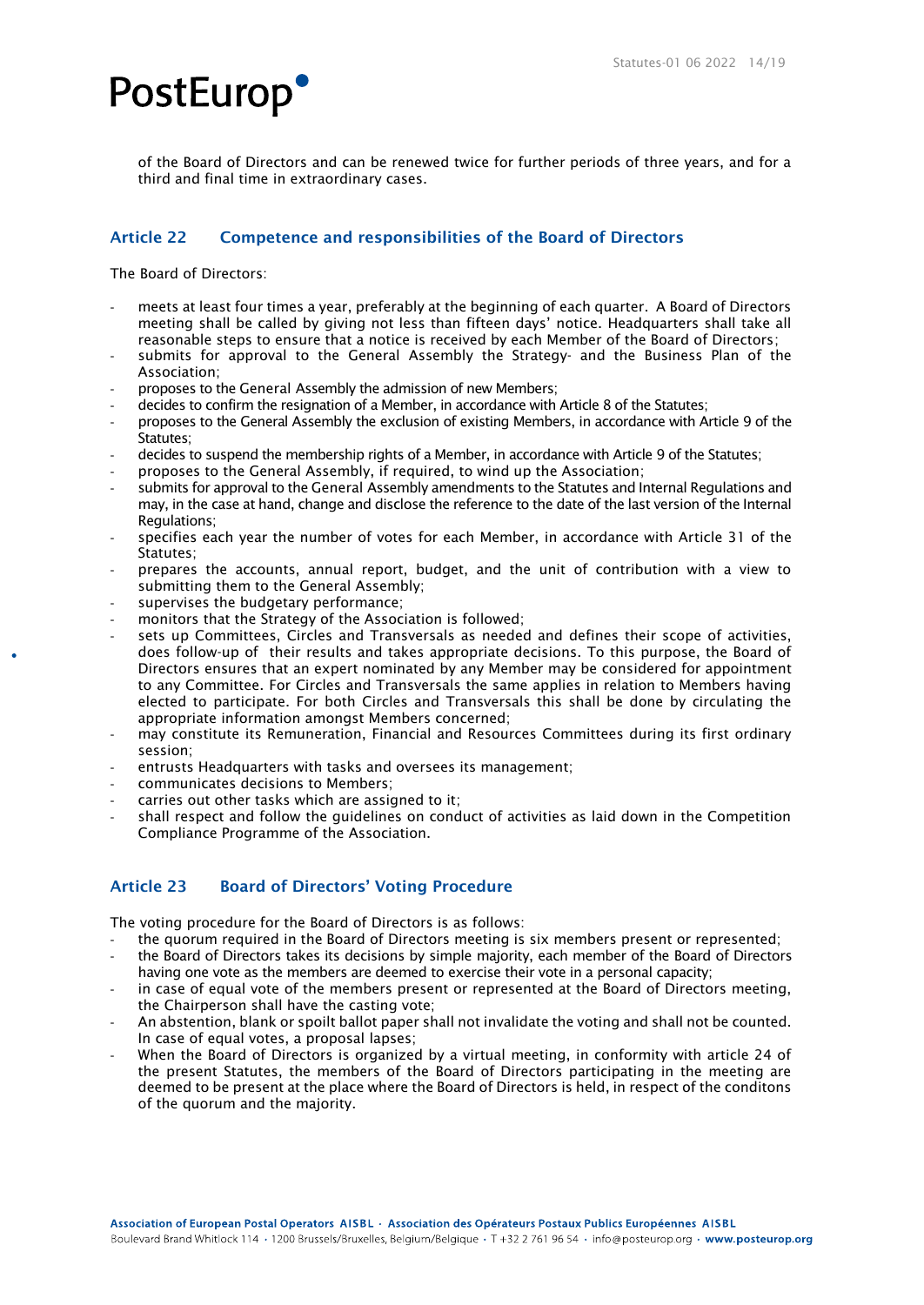### Article 24 Board of Directors attendance

A Member of the Board of Directors prevented from attending a Board of Directors' meeting must notify the Board Chairperson and the Secretary General before the meeting and must give a proxy to another member of the Board of Directors of his/her own choice.

An alternate may be designated in case of absence by a Member of the Board of Directors to represent him/her during the meeting. The alternate has not the right to vote.

When a Member of the Board of Directors is prevented from completing his/her term of office, the Association Member concerned nominates a replacement person as successor. The successor shall have identical rights and obligations as an elected Member of the Board of Directors. The successor must have the qualifications required in accordance with article 20 of the Statutes. Only in extraordinary cases, shall more than one nomination of a successor of the same operator within a current term of office be accepted by the Board of Directors.

In extraordinary cases and by way of exception, , the Chairperson and the Secretary General are able to decide to organize a virtual meeting of the Board of Directors, by telephone or video conference, at which all Directors shall participate by means of electronic communication, provided to them by the Association. These means of electronic communication should allow (i) the Association to verify the identity and empowerment of all Directors, and (ii) all Directors to participate directly, simultaneously and continuously to the discussions during the meeting and to exercise their right to vote on all items on which the meeting has to make a decision.

Regular attendance at PostEurop's Board meetings is essential in order to maintain continuity and cohesion in the management and governance of the Association. In addition, regular attendance enables that decisions made represent the opinions of the Board of Directors as a whole and ensures that issues are examined from a variety of perspectives. Members of the Board of Directors are expected to attend all Board of Directors meetings except when prevented by unforeseeable personal reasons (health or similar).

Members of the Board of Directors with a record of three consecutive board absences shall be contacted by the Chairperson of the Board with a view to determine possible remedial actions, including whether or not a Board of Directors request should be made for the member in question to step down from the Board of Directors.

Board attendance percentage will be reported when Members of the Board of Directors stand for reelection.

Members of the Board of Directors who did not attend at least 2/3 of the Board of Directors meetings during their 3 years mandate will not be eligible for next Board of Directors elections. For this purpose, only Board of Directors meetings held before the next Board of Directors elections shall be counted. Aiming at promoting physical presence at Board of Directors meetings, one single meeting attendance by means of electronic communication (e.g. video conference, telephone) can be taken into account as a Board of Directors meeting presence during the mandate.

In cases where a Member of the Board of Directors elected in accordance with Article 21 of the Statutes is prevented from completing his/her term of office and where no successor is available, Headquarters shall seek nominations from the Members in the voting group concerned for the election of the successor to be held either by correspondence or at the next General Assembly, at the discretion of the Board of Directors. The mandate of the new member expires at the same time as for the Board of Directors at large.

Members of the Board of Directors shall not be entitled to a salary payable by the Association. All travel, hotel and other expenses incurred by a member in connection with attendance at meetings of the Board of Directors, or otherwise in connection with the Association, shall be paid by the relevant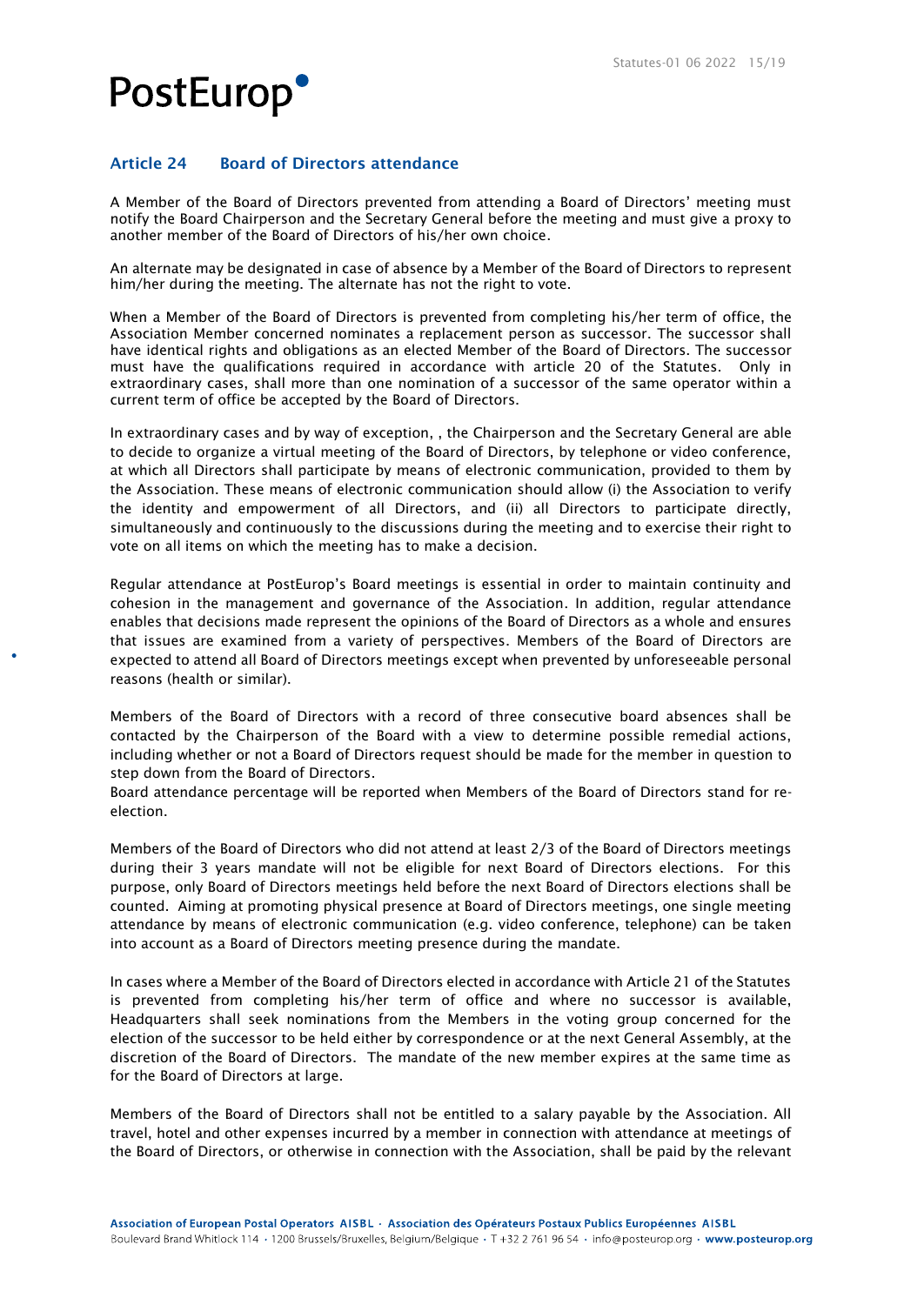

member.

The travel, hotel and other expenses of the Chairperson in connection with his/her function and as fixed in the budget, may be borne by the Association.

### Article 25 Conflict of Interests

If a Member of the Board of Directors has a personal, direct or indirect, interest of a financial kind and contrary to a decision which has to be taken by the Board of Directors, or a transaction which has to be decided upon by the same Board, the Director concerned has immediately to notify his/her conflict of interests to the other Directors. The minutes of the Board of Directors' meeting has to reflect the declaration of this Director as well as the justifications relating to the conflict of interests. A Director, being in a position of a conflict of interest, is not authorized to take part at the deliberations of the Board of Directors or to vote on the decision which gave rise to the conflict of interests.

### Article 26 Competence and responsibilities of the Chairperson of the Board of **Directors**

The Chairperson leads and directs the work of the Board of Directors, takes legal actions on behalf of the Association and representation of the Association's interests.

Tasks and responsibilities of the Chairperson of the Board of Directors:

- leads and directs the work of the Board of Directors;
- promotes and represents the Association's interests;
- represents the organisation and ensures relations with outside organisations in cases of particular importance for the Association;
- reports to and consults whenever fundamental issues are concerned, with the Members of the Board of Directors on the actions to be taken to represent the interests of the Association;
- takes legal action on behalf of the Association, or in case of impediment, appoints a Member of the Board of Directors to do this. In consultation with the Board of Directors, the Chairperson may also mandate the Secretary General in these instances;
- signs all documents binding on the Association, or in case of impediment, appoints a member of the Board to do this. The Chairperson can also appoint the Secretary General in this instance;
- oversees the activities of Headquarters;
- is entitled at any time to call a Board of Directors meeting or shall do so when at least three Members of the Board of Directors make such a request.

Upon agreement of the Board of Directors, the Chairperson may delegate some of his/her tasks to the Vice-Chairperson. Such tasks shall be clearly defined.

### Article 27 Headquarters

Headquarters consists of a Secretary General, and managerial and administrative staff.

The Secretary General is recruited by and employed on terms and conditions set by the Board of Directors. The Secretary General shall preferably be an experienced executive from one of the Members of the Association.

The tasks and responsibilities of Headquarters are listed in the Internal Regulations.

### Article 28 Competence and responsibilities of the Secretary General

Through the Chairperson, the Secretary General - who is responsible for the day-to-day running of the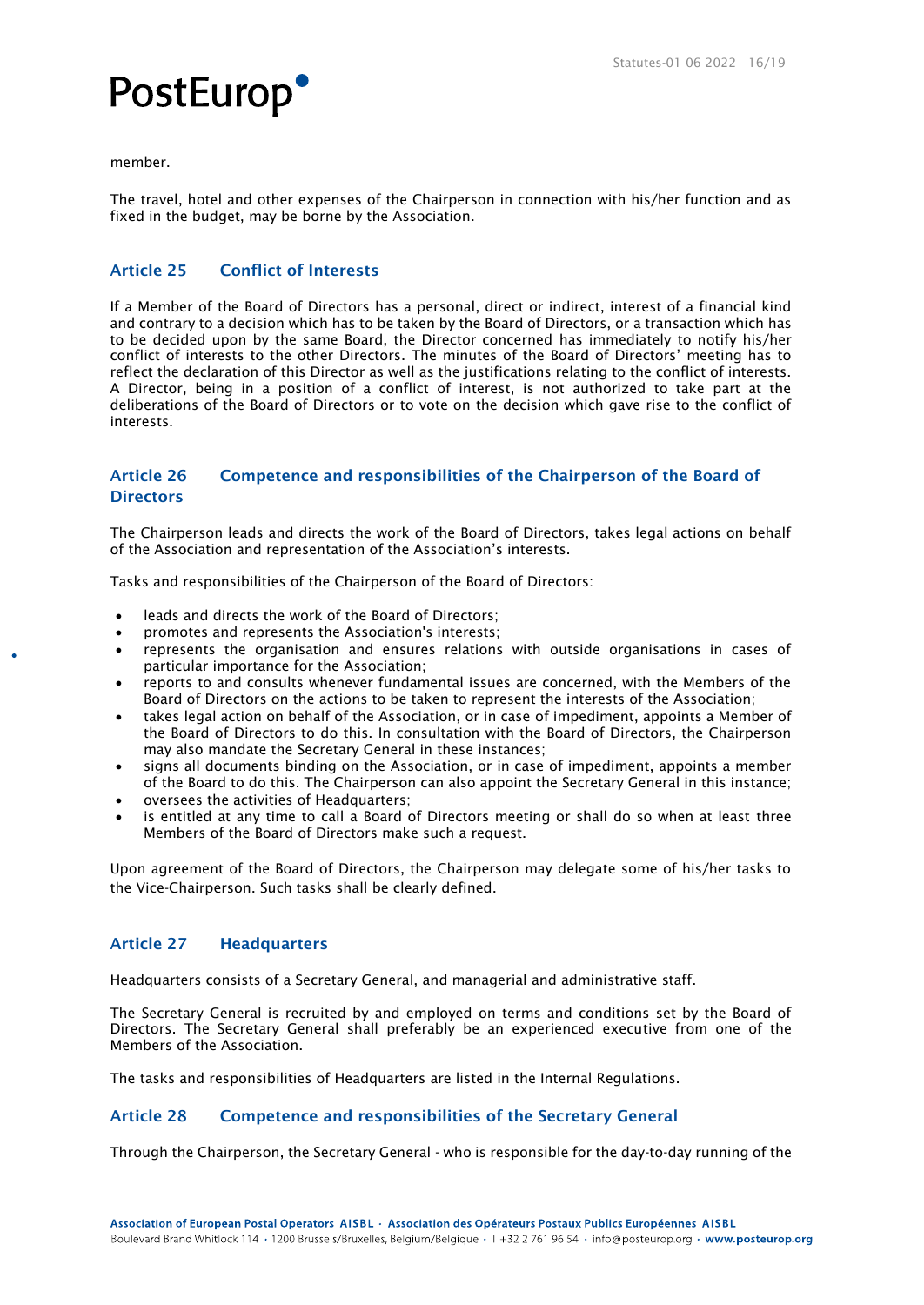Association - acts under the control of the Board of Directors and ensures the proper administration of the Association in accordance with the statutes and the Internal Regulations.

Tasks and responsibilities of the Secretary General:

- (s)he is responsible for the day-to-day running of the Association;
- (s)he directs and manages the work of Headquarters and takes on staff within the parameters determined by the Board of Directors;
- (s)he manages accounts within the Association's budget;
- (s)he supports the Chairperson of the Board of Directors in actions to represent the interests of the Association;
- (s)he maintains day-to-day contacts with outside organisations;
- prepares a quarterly Board of Directors report for the Board which contains an outline of activities over the preceding quarter of Committees, Circles and Transversals, as well as financial statements of the Association;
- (s)he participates in committee, circle, or transversal meetings when agreed with the responsible chairperson;
- (s)he acts as the secretary for the General Assembly;
- (s)he ensures the effective and timely implementation of the decisions of the General Assembly and the Board of Directors;
- (s)he ensures effective communication within the Association and serves as the primary contact between the Association and external bodies.

### Article 29 Committees, Circles and Transversals

Committees, Circles and Transversals may be created by the Board of Directors at own initiative or upon suggestion by either a Member or Headquarters, as further explained in the Internal Regulations, to carry out tasks whose nature, terms of reference, objectives and deadlines are clearly laid down in the Internal Regulations.

### Article 30 Budget and accounts

The financial year of the Association is the calendar year.

The Board of Directors is responsible for submitting the audited accounts for the previous financial year and the draft budget for the following financial year to the General Assembly for approval.

All accounts shall be based on Euros.

### Article 31 Financial contribution

The expenses of the Association are shared between the Members on the basis of a contribution system which is explained in the relevant article(s) of the Internal Regulations.

Members pay their annual contribution in advance on the basis of the budget adopted by the General Assembly. A Member joining the Association must pay the contribution for the whole year during which membership becomes effective.

Payment of the contribution more than one year late may result in loss of membership subject to a decision of the General Assembly.

### Article 32 Interpretation of the text

The Statutes are drawn up in French and in English.

The official version of the Statutes shall be the French version which shall be the legal basis for the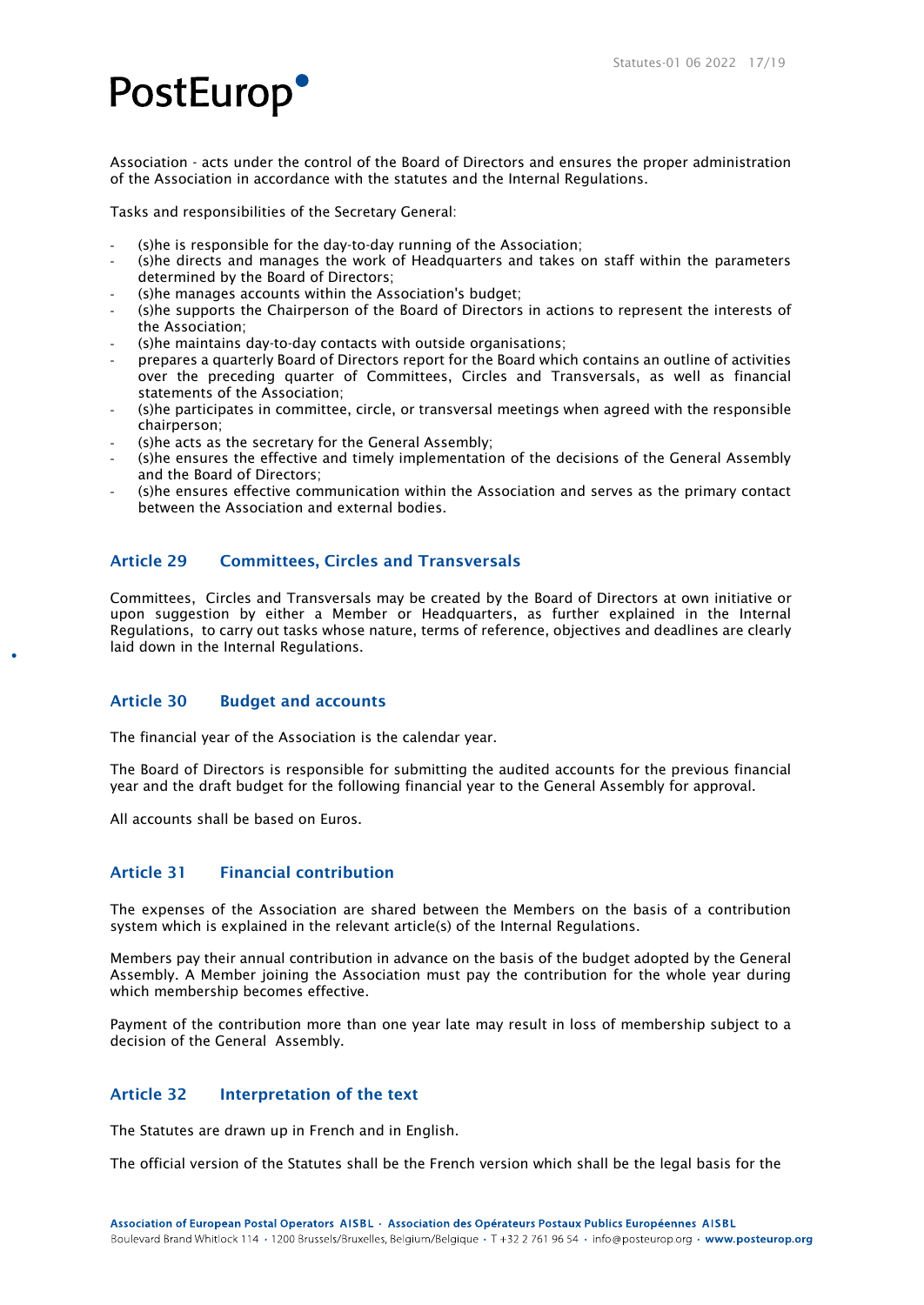



purpose of interpretation.

**C** 

### Article 33 Application of the Belgian law

Anything not otherwise provided in these Statutes, and notably the publications to be made into the Annexes of the Belgian State Gazette, shall be governed in accordance with the applicable provisions of the Companies and Associations Code.

The present Statutes constitute, in accordance with the aforementioned Belgian Code, the provisions governing the Association.